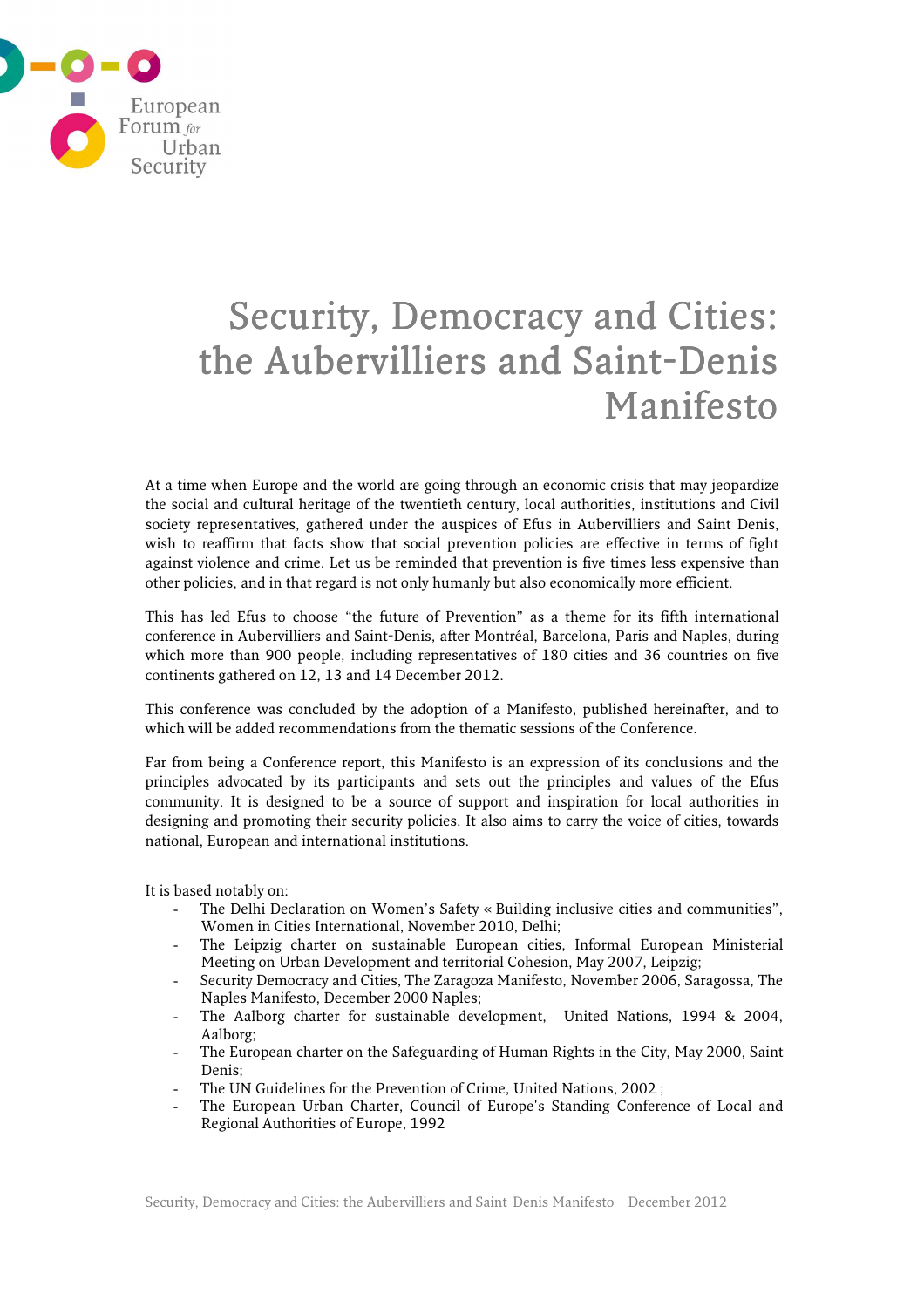#### Challenges for Europe

The current state of global upheaval means that we are facing tremendous environmental, social, economic and financial challenges in the future.

Europe is experiencing imbalances and disparities, in particular an outburst of unemployment, which has plunged European citizens into a state of anxiety, weakening the social fabric and trust in the future. Faced with uncontrolled globalisation, the opportunities of which are not always exploited to the full, Europe has a tendency to become fragmented and withdraw into itself. In each of its localities, the crisis threatens social cohesion and solidarity, making selfishness and individualism emerge.

Feelings of insecurity are riding high like never before and citizens are mistrustful of politics, hotly contesting its ability to change the course of events.

Organised and financial crime, relatively absent from public policy preoccupations, represent a threat to social balance and to our democratic bases.

Europe is not keeping pace with these challenges because its social and economic project does not sufficiently correspond to citizens' expectations and does not facilitate their support.

Although making considerable progress, first of which ensuring peace for 65 years, Europe does not elicit a strong sense of belonging from its citizens, which prevents a collective investment.

# The risk of authoritarianism

Faced with these challenges, there is a major risk of only addressing the most visible signs of these imbalances: manifestations of poverty, urban riots, human trafficking, development of addictive behaviours, gender-based violence, youth violence, anti-social behaviour.

In the short term, authoritarian responses offer to acting authorities the advantage of visibility. In the long term, this approach has major social and economic costs and seriously jeopardises our rights and freedoms.

# May reason prevail

Taking into account the social, economic and environmental challenges in the near future forces us to think in both the short and long term in each of our decisions concerning the future of our communities. It forces us to re-examine our priorities, reinvent our methods of action and offers us an opportunity for innovation.

Democratic debate, nourished by science and knowledge brings us to better measure the financial and economic consequences of our decisions for the future.

Our reactions to the current disorder must follow this difficult and demanding route. More than ever before, security should be built on the balance between sanction and prevention.

Cities must ensure that public authorities respond coherently to the smallest as well as the most important criminal activity.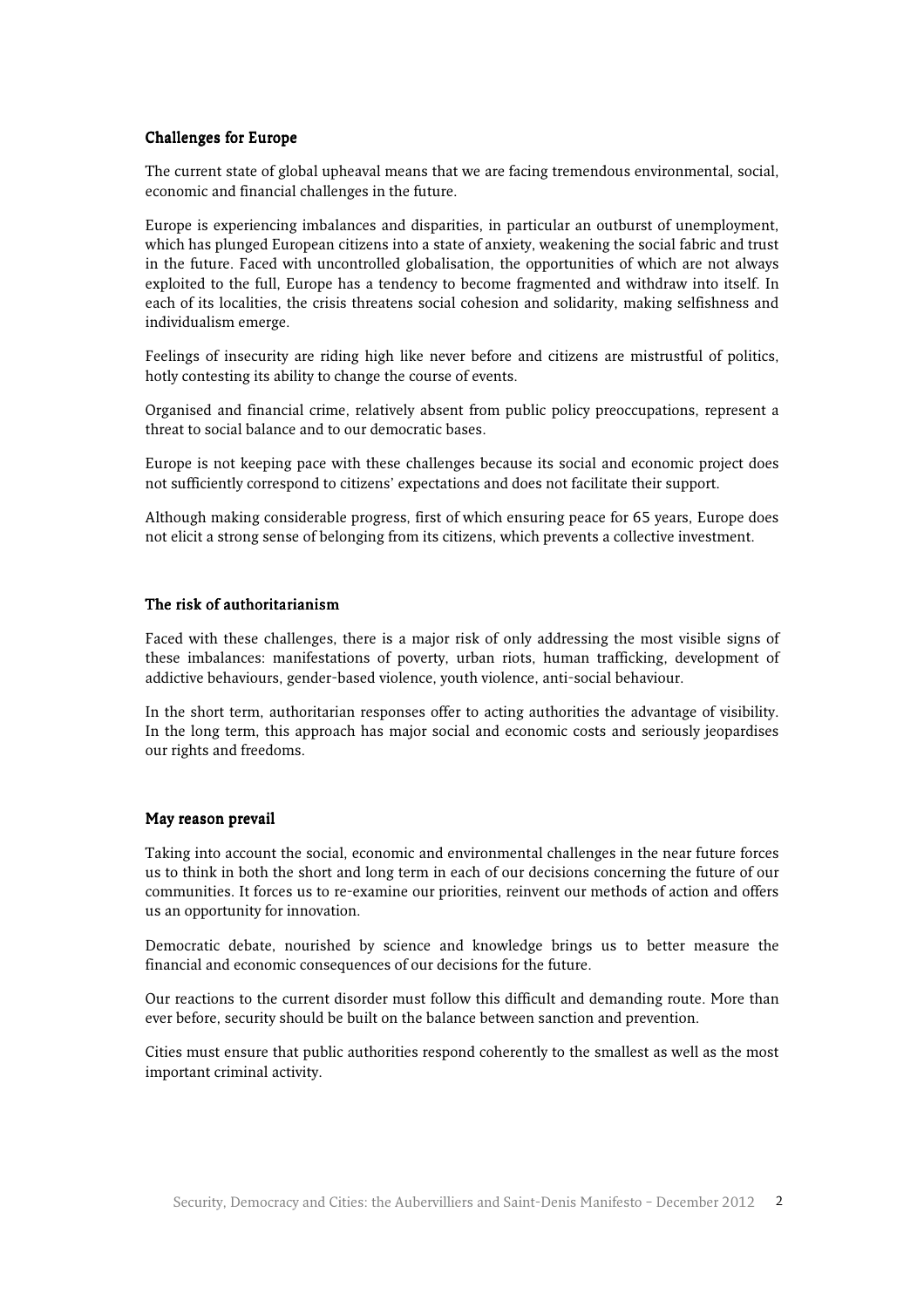

#### Prevention: a choice for the future

By choosing to focus their work at the conference on the future of prevention, Efus cities are promoting an optimistic dynamic to counter the paralysing sense of fear. Rejecting the fatalism linked to times of economic crisis, it is our responsibility to identify and invest room for manoeuvre and development opportunities.

The prevention option is hailed as a rational, strategic option that has the best cost-benefit ratio. In the context of budget restructuring and restrictions in the coming years, stakeholders in security need to combine increased creativity with pragmatism. The search for efficiency reinforces the importance of partnership and of the working relationship between stakeholders, both public and private, within a collective project.

#### Security and sustainable development

Applying principles of the Alborg Charter, Efus cities seek a high quality of life for all. They refuse short-term emergency management and promote policies of sustainability.

The cities have highlighted the current need for investment in prevention to ensure that security, a basic element of quality of urban life, is a fundamental right for future generations.

# Citizens at the heart

Security policies should be designed and constructed around the individual and collective needs of citizens, and not according to public institutions. To do this, participation is a cross-cutting principle of action, enabling civil society to be involved in all stages of design, implementation and evaluation of policy-making.

Future prevention can only be designed and achieved with the full participation of young people, who are all too often stigmatised and victims of violence. Concrete goals and means of expression need to be restored to the common political project that unites European citizens. This active form of citizenship includes the involvement of citizens in security, particularly through education to legality and sharing values of justice and democracy.

# Informed policy

All policy should take into account the latest technical and scientific knowledge and create the conditions for knowledge.

To do this, cities need to find ways to ensure that their policies are defined and guided by both qualitative and quantitative data, and not on prejudice or ideological stances. They must commit to systematically assessing their prevention actions, in order to increase efficiency and therefore bring prevention to a new stage of professionalization.